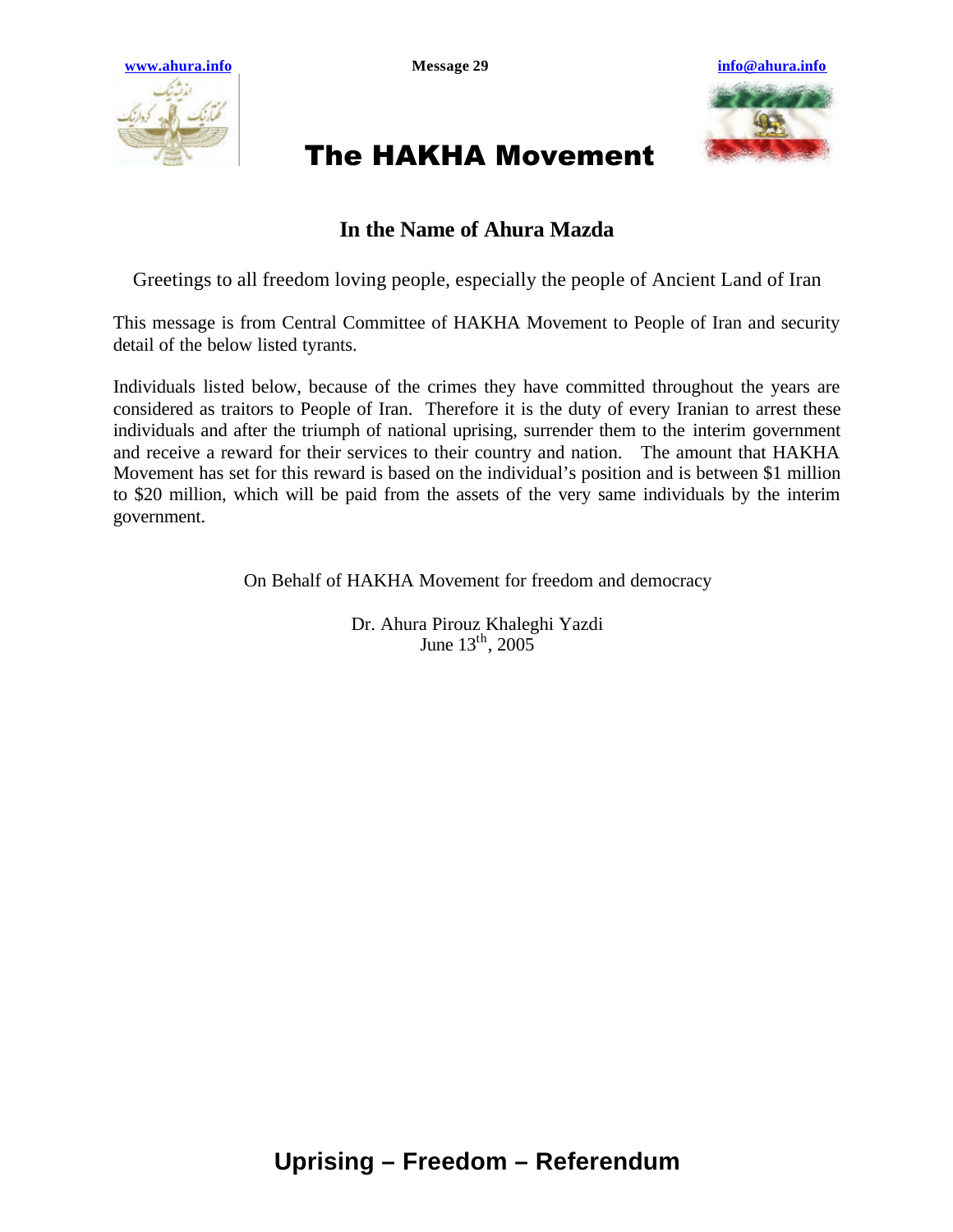| Seyed Ali Khamenei                   | <b>Kamal Kharrazi</b>                          |  |
|--------------------------------------|------------------------------------------------|--|
| Mehdi Karroubi                       | <b>Hassan Rohani</b>                           |  |
| Ali Akbar Velayati                   | <b>Gholamreza Aqazadeh</b><br>Khoyi            |  |
| <b>Mohammad</b><br><b>Foruzandeh</b> | Ali Shamkhani                                  |  |
| <b>Hoseyn Dehghaan</b>               | <b>Mohammad</b><br>Shariatmadari               |  |
| <b>Hossein Nasiri</b>                | <b>Abdolvahed Mussavi</b><br>Lari              |  |
| <b>Gholam Ali Haddad</b><br>Adel     | <b>Akbar Hashemi</b><br>Bahramani (Rafsanjani) |  |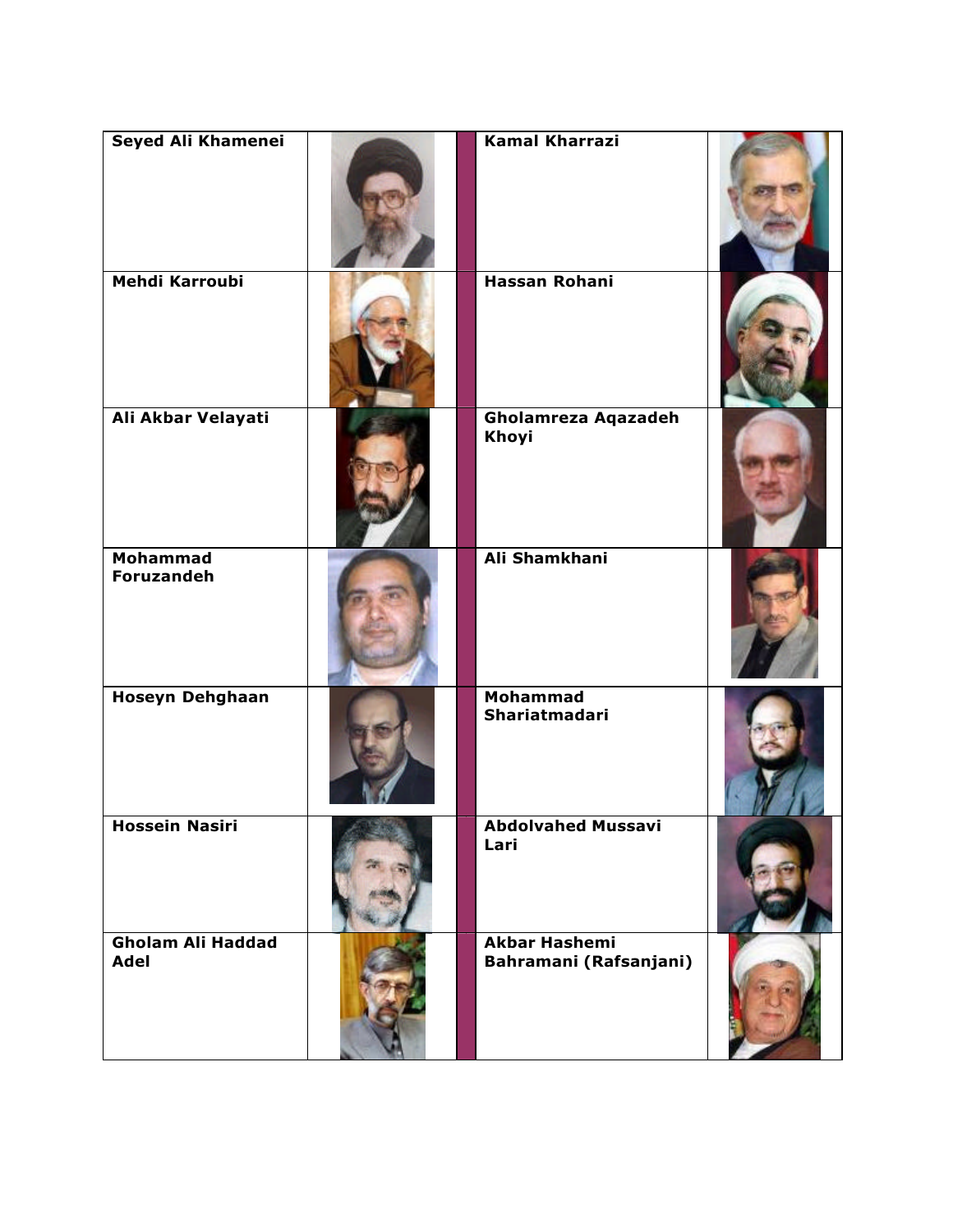| <b>Mohammad</b><br>Hojjatoleslam<br>Khatami | <b>Fallahian Ali</b>                            |  |
|---------------------------------------------|-------------------------------------------------|--|
| Ali Akbar<br>Mohtashamipour                 | Ezzatollah Zarghami                             |  |
| <b>Ahmad Tavakkoli</b>                      | <b>Seyed Mohammad</b><br>Hassan Abootorabi Fard |  |
| <b>Ahmad Ahmadi</b>                         | <b>Teimoor Ali Asgari</b>                       |  |
| Qodratolah Alikhani                         | Ali Banaei                                      |  |
| Seyed Ali Reza Ebadi                        | <b>Mohammad Reza Faker</b>                      |  |
| Hashem Hejazifar                            | Seyed Hassan Aqa<br>Hosseini Tabatabaei         |  |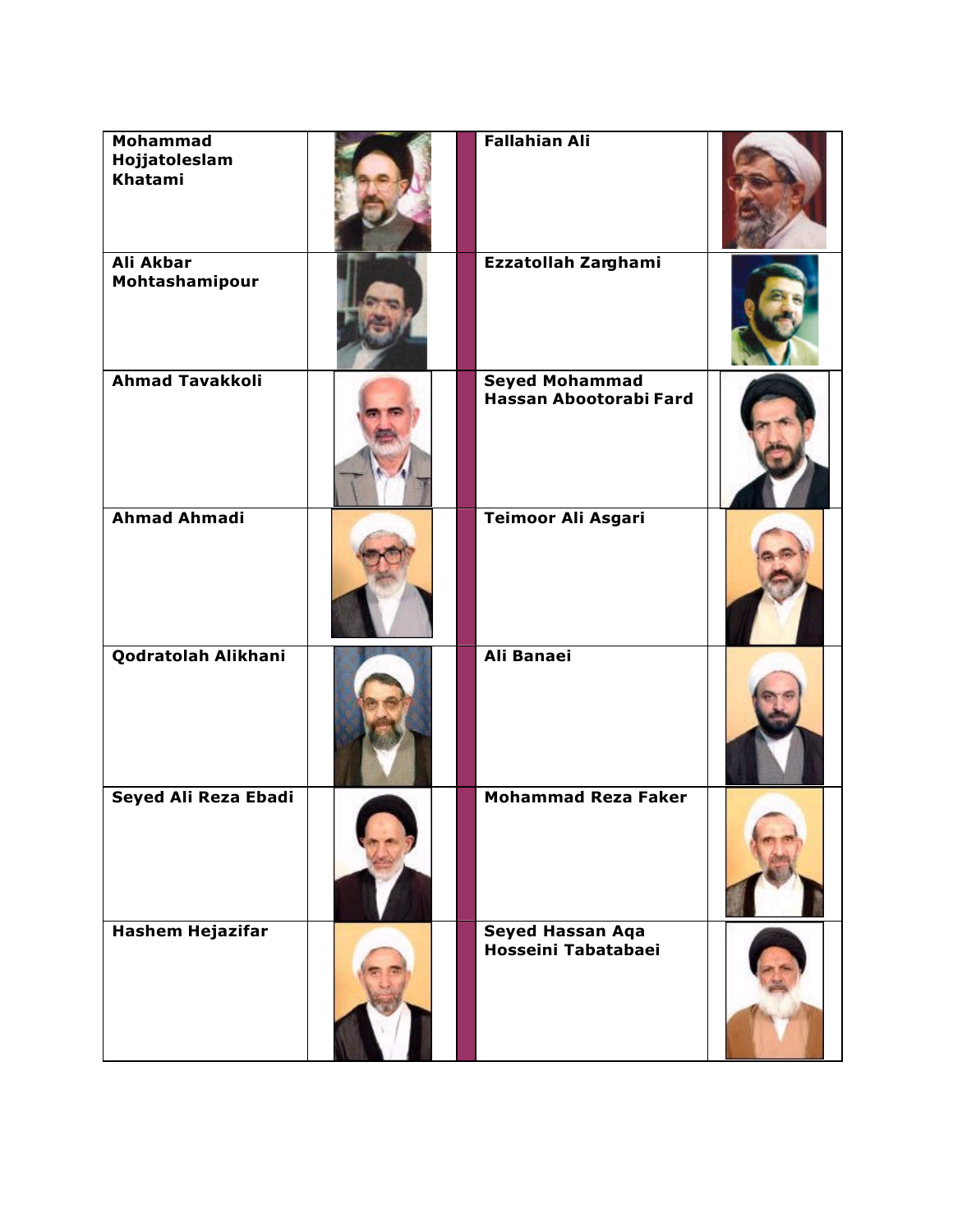| <b>Seyed Ahmad</b><br><b>Hosseini</b>            | <b>Mohammad Hassan</b><br>Jamshidi Ardeshiri |  |
|--------------------------------------------------|----------------------------------------------|--|
| <b>Seyed Mahmood</b><br>Madani Bejestani         | <b>Seyed Mohammad Reza</b><br>Mir Tajeddini  |  |
| <b>Seyed Mojtaba</b><br>Mo'adabpoor              | Seyed Nasser Moosavi                         |  |
| <b>Seyed Ahmad</b><br><b>Moosavi</b>             | Seyed Haji Mohammad<br><b>Movahed</b>        |  |
| <b>Seyed Mohammad</b><br><b>Mahdi Poorfatemi</b> | Moosa Qorbani                                |  |
| <b>Mohammad Hadi</b><br>Rabbani                  | <b>Mohammad Taghi</b><br>Rahbar              |  |
| Abdolmohammad<br><b>Rastad</b>                   | <b>Mohammad Shahi</b><br><b>Arabloo</b>      |  |